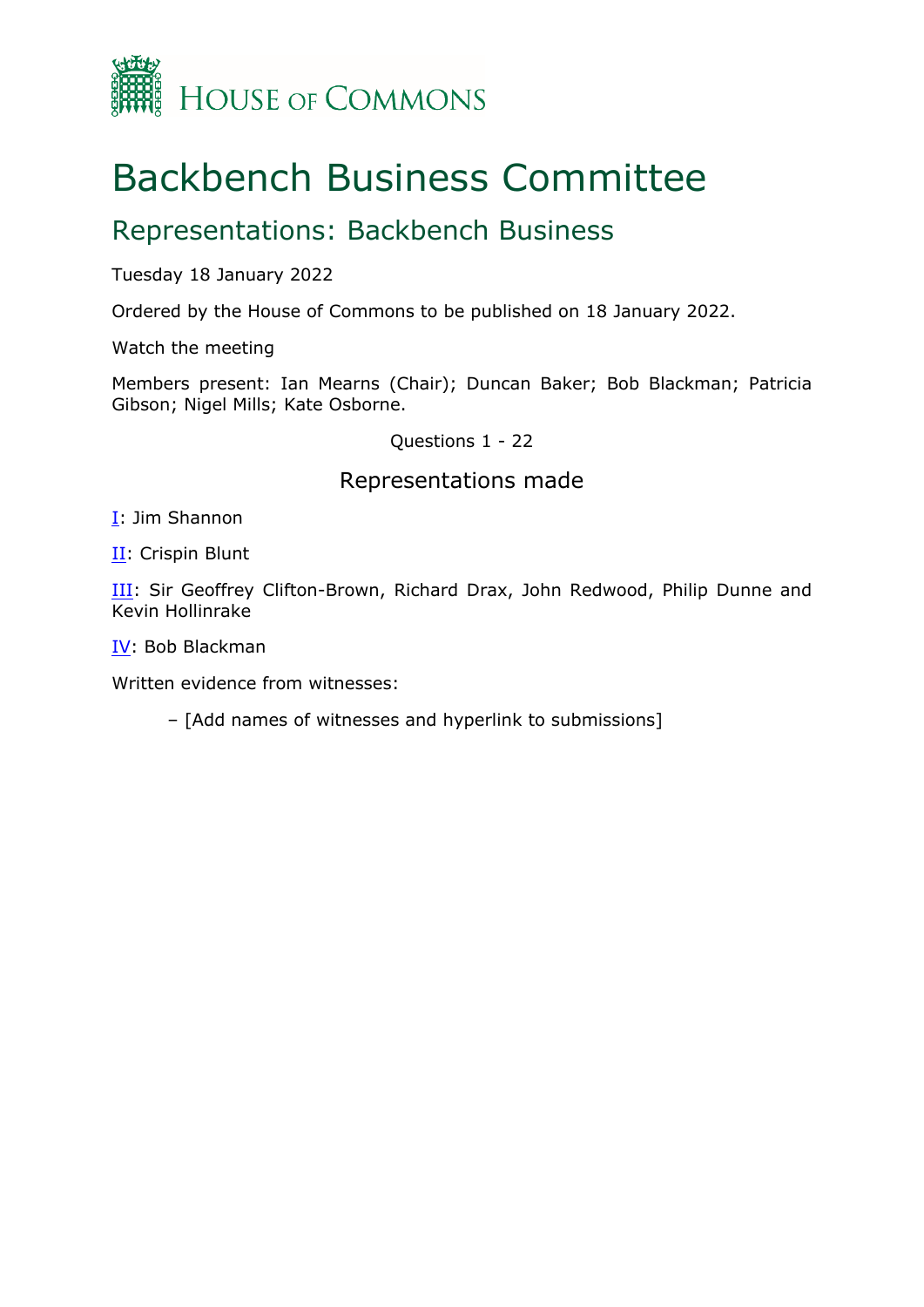

<span id="page-1-0"></span>**Jim Shannon** made representations.

Q1 **Chair:** Good afternoon, and welcome to the Backbench Business Committee. We have five representations, the first of which is from Mr Jim Shannon MP and is on the subject of the persecution of Christians and religious minorities in India. Over to you, Jim.

*Jim Shannon:* As always, it is a pleasure to see you in the Chair, Mr Mearns, and thank you for giving me a wee minute or two to get my thoughts together. As the Committee knows, I am Chair of the APPG for international freedom of religion or belief. This representation is on one of the issues from across the world that has come to my attention. It was not up to the Leader of the House to grant a debate on this issue, but I did ask him about it at business questions, because 2021 was the most violent year for the persecution of Christians in India. There are other ethnic minorities that have been persecuted. It has been of particular concern to me.

Attackers continue their discrimination with impunity, with few fearing the consequences of their actions. Last year saw a reinforcement of and a rise in that persecution and violence and those attacks. I understand that we have a special relationship with India, but I am asking for a debate because I believe that we have responsibilities in this House. We have a special relationship with India, but the fact that these attacks are continuing with impunity really disturbs me. We have a responsibility. When I say "we", I mean that the Government, and the Minister in particular, have a responsibility to ask questions and raise the issue of human rights in the House.

While India has been a key trade partner, its human rights record is important. It is abysmal, to tell you the truth, and cannot be overlooked. The UK supports India with aid, and its human rights record should be part of that process of consideration. With that in mind, I have asked for a debate on this issue, because it is something that absolutely grieves my soul and heart, and Members will know that.

There are quite a few Members of Parliament who have expressed a wish to speak on this issue. The first eight are members of the APPG, which is cross-party. The other five or six Members are from across the parties and include independents as well, so I think we have made a case for a debate. In a respectful way, we will argue that the Minister should chase up this issue with the Indian Government and the ambassador, because it cannot go on. If no action is taken, the persecution will escalate, as it is at this very moment. I do not believe we can let that happen. Thank you.

**Chair:** You mentioned additional names, Jim. On the application we have got, there are only eight names. If you could give your list of names to James, they will then be on the record.

Q2 **Bob Blackman:** You say a report was published. Who published this report?

*Jim Shannon:* It was the United Christian Forum.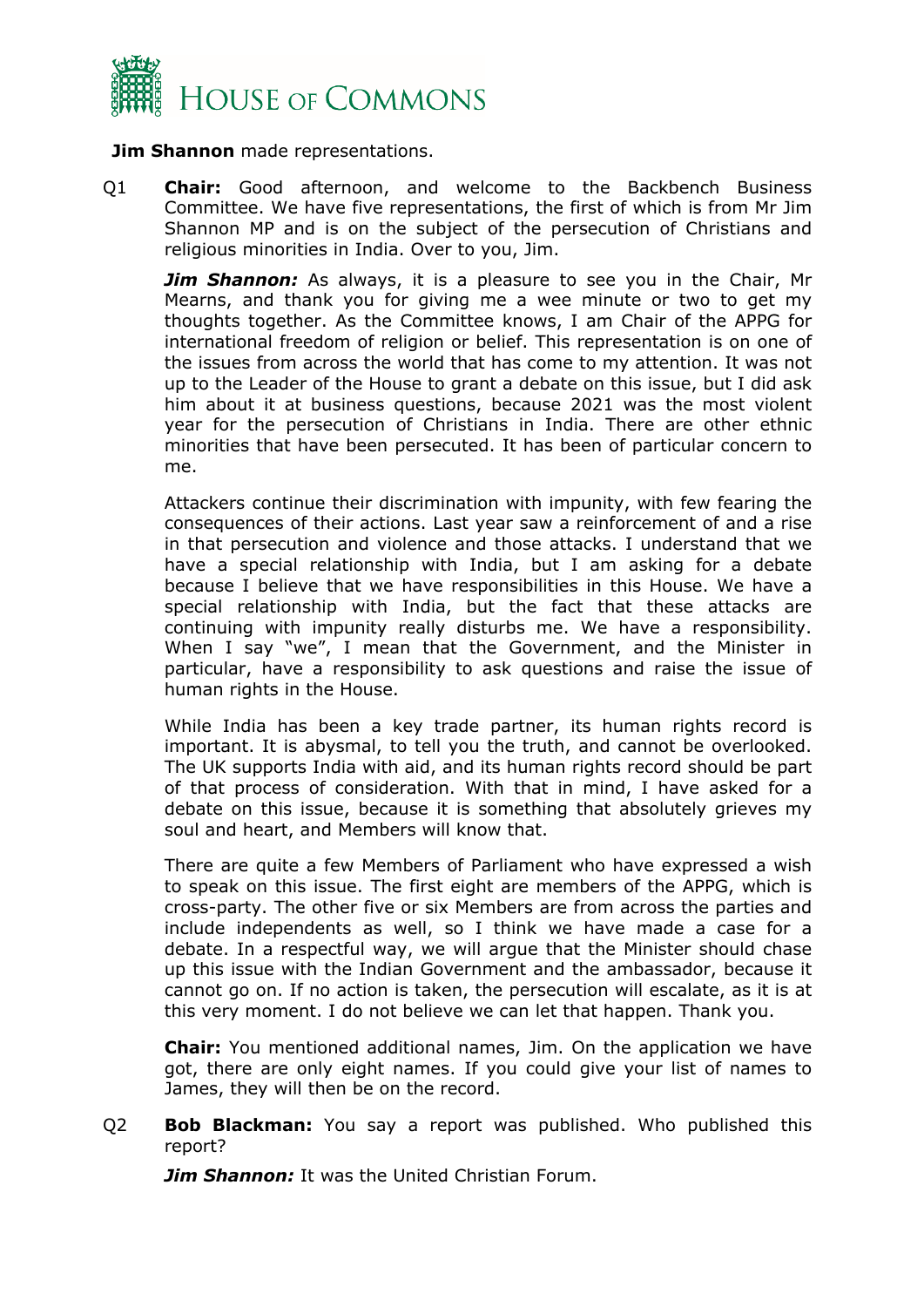

Q3 **Chair:** You have asked for a Westminster Hall debate. Could that be Tuesday or Thursday, or must it be Tuesday?

**Jim Shannon:** If you don't mind, could we have a Tuesday debate, please?

Q4 **Chair:** We are then subject to a particular answering Department. I take it that it would be the Foreign, Commonwealth and Development Office?

*Jim Shannon:* It does not matter if we do not have the debate immediately, but I would like to have it at the first opportunity and on a Tuesday, if possible. I ask very respectfully, because I know you are always pushed with applications.

Q5 **Patricia Gibson:** May I just say to Jim that last year also Open Doors published a report on this very issue?

*Jim Shannon:* Tomorrow there will be an Open Doors report via Zoom, which will feature that issue. It was supposed to be physical, but it will be virtual.

Q6 **Patricia Gibson:** But it actually published a separate report on the situation in India.

**Chair:** If there are no further questions, thank you very much indeed, Jim.

<span id="page-2-0"></span>**Crispin Blunt** made representations.

Q7 **Chair:** Next up we have Mr Crispin Blunt, the subject of whose application is humanist marriages in England and Wales.

*Crispin Blunt:* This is becoming a depressingly old chestnut because the principle was conceded for England in the debate around the Marriage (Same Sex Couples) Bill. An amendment was presented in the House of Lords to enable humanist marriages. The Government invited the proposer to withdraw the amendment, for which there was almost certainly a significant majority, probably in both Houses. The Government said that they would come forward with their own proposals. That was in 2013. Meanwhile, in Scotland, humanist marriages became available in 2005.

A humanist marriage is where you have a humanist celebrant who is able to conduct the service. It is a legal marriage for the state's purposes, and the service is conducted according to the beliefs of, and is built around, the individuals. The concerning thing is that the Government have retreated now, obfuscating, and the reasons that progress has not been made and a proposal has not come forward from the Government have changed, having pursued them over the course of the last eight years. The last serious explanation was that the Government wanted to do a proper, full-scale reform of marriage law, with the Law Commission producing a report. The Law Commission is obviously not exactly terribly speedy.

We know what the statutory instrument looks like because the Government took the powers in the 2013 Act to do this. There is no great mystery about what is engaged here, not least because 22% of marriages in Scotland, where it became legal in 2005, are humanist marriages—they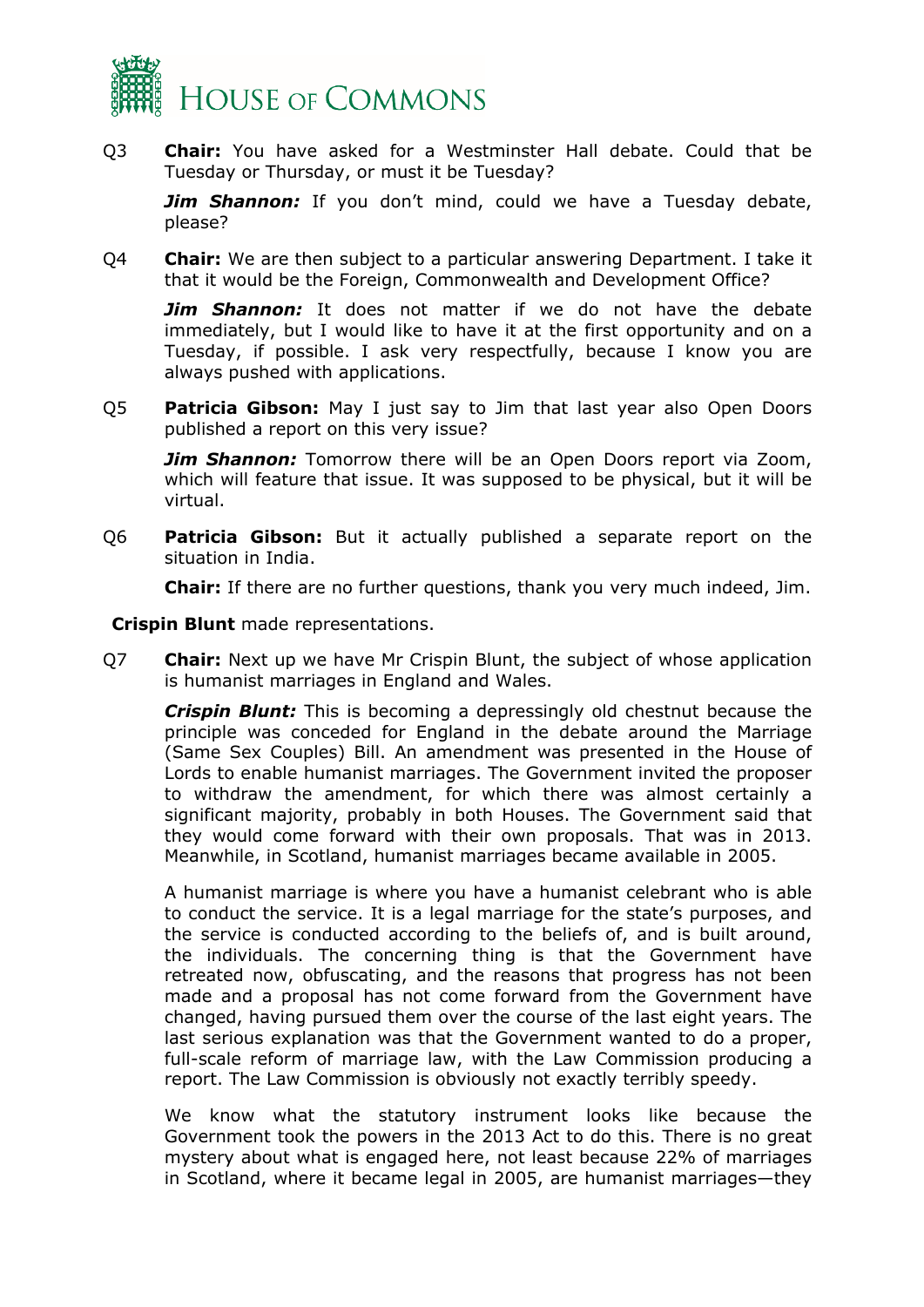

have just gone past all Christian marriages. It has not been at the expense of marriage; it has actually meant more people getting married, as they have the opportunity to have a service that reflects their own beliefs. It has been a storming success in Scotland. In Ireland, it has now got to 9%, having been legalised significantly later.

The last time the Government defended their position in court, in a case called Harrison, they said, "We're not going to do piecemeal reform." That was in 2020. In the summer of last year, they presented the latest piecemeal reforms of marriage when they changed the rules about where you can get married, in terms of outdoors and everything else. The judgment in the Harrison case was quite explicit that the Secretary of State cannot go on forever just delaying. It is the view of all the colleagues who have supported this application—there is very widespread support across all parties—that the time has come, and the Government have completely run out of road.

This is stopping thousands and thousands of people having the sort of marriage that they want, celebrated in the way that they want. It is very difficult to see any harms associated with this. It has become a bit of a racket for the registry offices, because if you want to have the service solemnised under the law at your humanist wedding, you have to have a humanist celebrant. Then you have to have a registrar who comes out at very considerable expense to do it at the same time, splitting the service, or you have to have two separate events. It is long overdue, Chair, and I hope that your colleagues agree. The demand for it could probably sustain whatever debate you think would be appropriate for this issue.

Q8 **Chair:** You have 26 Members who have signed the application, but you have ticked all the boxes, from every perspective: Chamber, Westminster Hall, Tuesday Westminster Hall—

*Crispin Blunt:* I wanted to leave it to the judgment of the Committee as to what you felt was appropriate.

**Chair:** Given the number of speakers you have, it would seem to me that 90 minutes would not seem appropriate, because they would get about a minute and a half each or something, once the initial speeches were out of the way.

Q9 **Bob Blackman:** This is more my ignorance than anything else: what is the impediment to organising such an arrangement between consenting adults?

*Crispin Blunt:* The humanist celebrant is not a registrar for the purposes of the law, so it is not a marriage. You have an event, but it is just a party.

Q10 **Bob Blackman:** Is it the celebrant? If you get married in a place of worship, that is allowed, because it is licensed.

*Crispin Blunt:* The power to grant the marriage licence is in the hands of the appropriate cleric of the different denominations. Now it is quite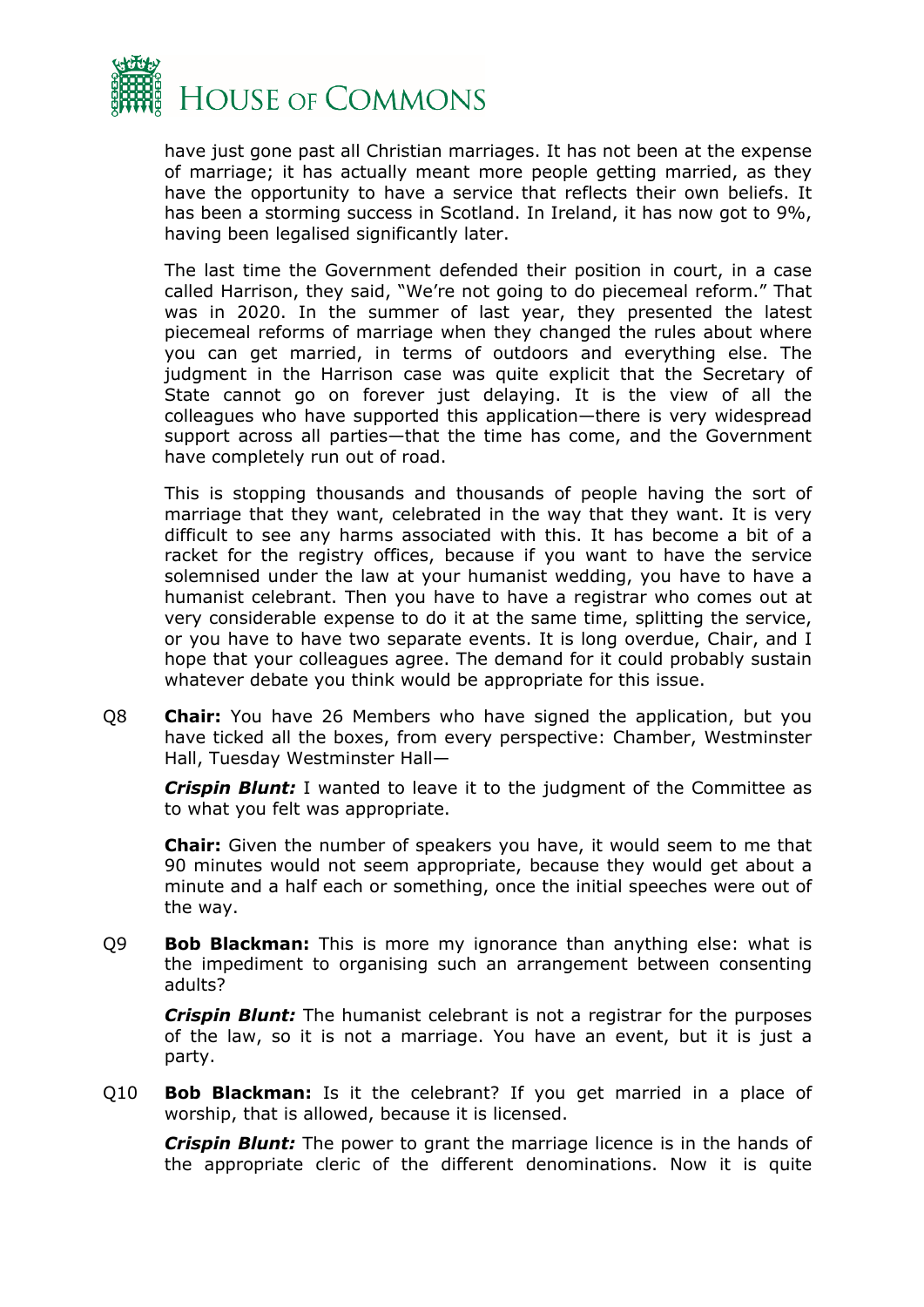

confusing where you can get married in a faith setting, because there are different rules for different faiths, but humanists still cannot.

Q11 **Patricia Gibson:** I am genuinely curious. This links to Bob's question. Is it the fact that, legally, humanists have not been certificated to carry it out? What is the impediment to allowing that?

*Crispin Blunt:* Passing the appropriate statutory instrument, of which I already have a draft available.

## Q12 **Patricia Gibson:** But what is the impediment to passing that?

*Crispin Blunt:* The history of this is that in 2013 the Marriage (Same Sex Couples) Act is passed. The undertaking is given in the Lords that the Government will bring forward their own proposals. The Prime Minister of the time then feels that he has pissed off—pardon my language, Chair irritated the faith lobby enough with the Act, so this is not presented again by him; he is, "Not now."

Then, there was a view that the daughter of the manse might not have been quite as—there might have been people within the No. 10 machine who had a religious view of this or were important in this; I don't know. There is also natural bureaucratic inertia. It has never been quite the right moment to bring it forward. It has simply not had the right momentum behind it, which is why the debate is important.

Then, in the light of the fact that the last vestige of a legal defence to the human rights cases that are now being brought by UK humanists have been stripped away, it was, "Let's do serious reform all at once, with the Law Commission doing it", but we had piecemeal reform only six months ago. So, it is an opportunity to explore.

I really do not know the answer. I am guessing why it has not come forward. It would seem to create such a super service for people who are really invested in it. The Scottish experience is a huge success.

Q13 **Chair:** What about the timeliness of getting the debate heard? Is there any urgency?

*Crispin Blunt:* There is no particular date in mind. It is the latest iteration of what is now a tiresomely long campaign to get something done that actually looks terribly straightforward, with no arguments against it.

**Chair:** It is a pity that Valentine's Day is during the recess, but there we go. If no one else has a question, thank you very much—

*Crispin Blunt:* I can circulate this if the Committee is interested, but in 2018 the all-party parliamentary humanist group did a report on this, which you can find online. I hope you will be interested.

**Chair:** Thanks a lot.

<span id="page-4-0"></span>**Sir Geoffrey Clifton-Brown**, **Richard Drax**, **John Redwood**, **Philip Dunne** and **Kevin Hollinrake** made representations.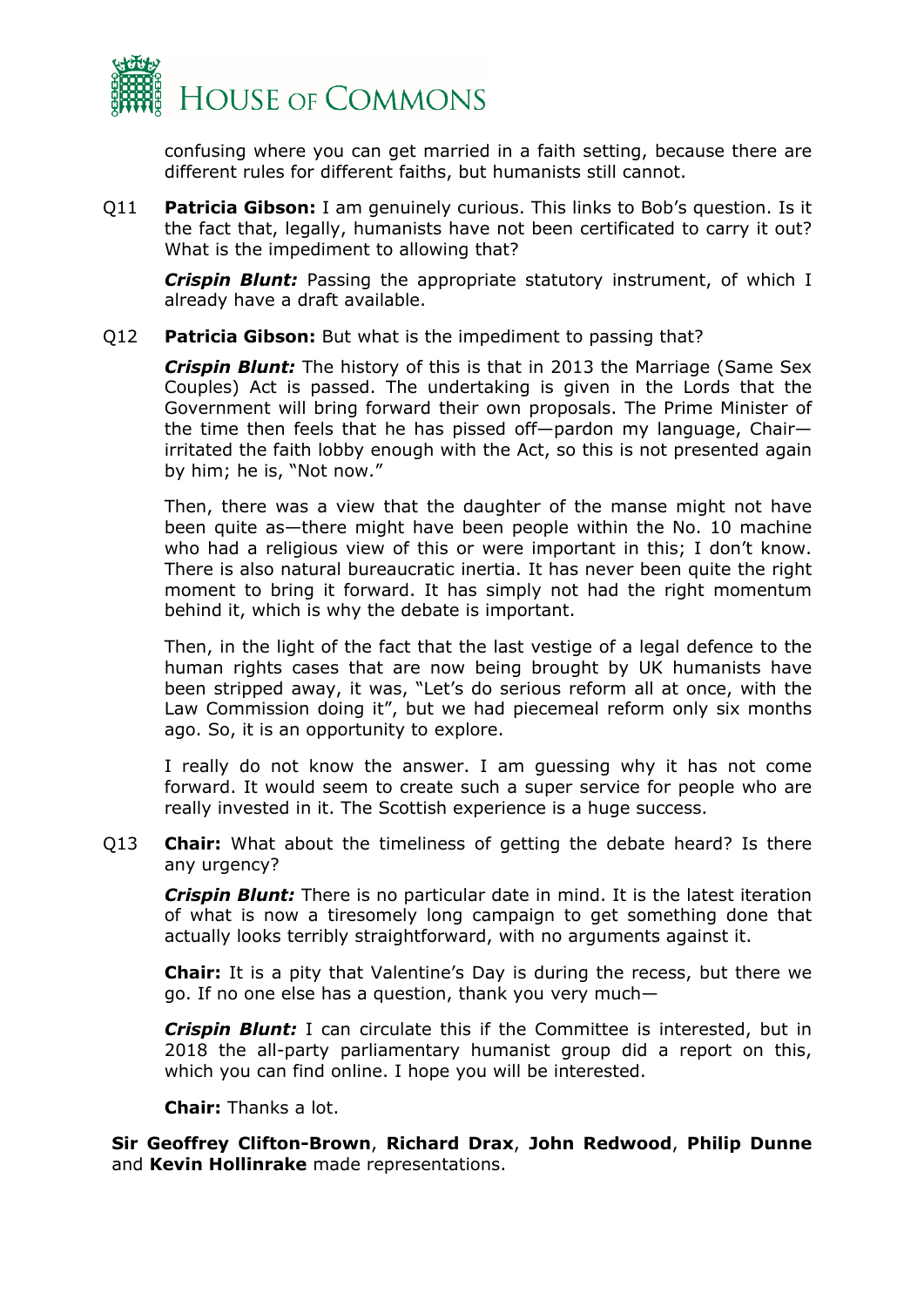

Q14 **Chair:** With the bit well and truly champed, Sir Geoffrey Clifton-Brown. Good afternoon, Sir Geoffrey. It is lovely to see you. The title of your application is "Giving food production a greater priority in the new environmental land management scheme." Over to you.

*Sir Geoffrey Clifton-Brown:* First, I do apologise to you and your Committee, Mr Chairman. I didn't mean to in any way supersede Mr Shannon or Mr Blunt—I assumed we had been given a time slot. I do apologise.

**Chair:** No slight taken, Sir Geoffrey. None at all.

*Sir Geoffrey Clifton-Brown:* Before I utter another word, I should start by declaring my interest in the Register of Members' Financial Interests as an active farmer. This is a really timely debate because it is literally about how much food we produce in this country, how our land is managed and how many farmers will survive. It is a matter of fundamental importance for rural areas. It stems from a hearing held last year by the Public Accounts Committee, of which I am the deputy Chairman, which produced a comprehensive report a week ago that received quite a lot of media coverage. Indeed, I wrote an article on it for *The Sunday Telegraph*.

I receive many emails from people all around the country thanking me for what I have done in raising this matter on the Public Accounts Committee. The environmental land management scheme proposes taking at least 30,000 hectares for forestry and environmental schemes. It is my belief, as was mentioned in the PAC report, that if we take that amount of land out of production, the amount of food produced by farmers in this country will drop. As a consequence, we will end up importing more food, and we know what happened when we started importing energy: we will be liable to not only price fluctuations but, much more worryingly, shortages of food and certain commodities. I don't think any of our constituents would thank us if we ended up with that, and I believe it is quite possible that it might happen.

The reason that this debate is so timely is that the Government are, at this very moment, finalising the details of this scheme for 2023 and 2024, when it is due to come fully into operation. It is a very timely point for the House to have this debate. It is not only about the amount of food we produce, how we manage our countryside and how much is going to be devoted to land schemes—rewilding, forestry and so on—there are other important issues in it. As I say, I believe that small and tenant farmers are particularly vulnerable under this scheme and that they need to be given greater consideration. The average profitability of farms in England without any subsidies is just £22,800, after all the investment and labour they put in. The sector is very vulnerable anyway. Some of the money being offered under these schemes is not going to get a terrific take-up unless farmers feel they can make a profit.

Finally, the average age of farming is 55. My son runs my farm, and I know from my situation that whatever we might think, Mr Chairman, the younger generation are much more adaptable at adopting new technology,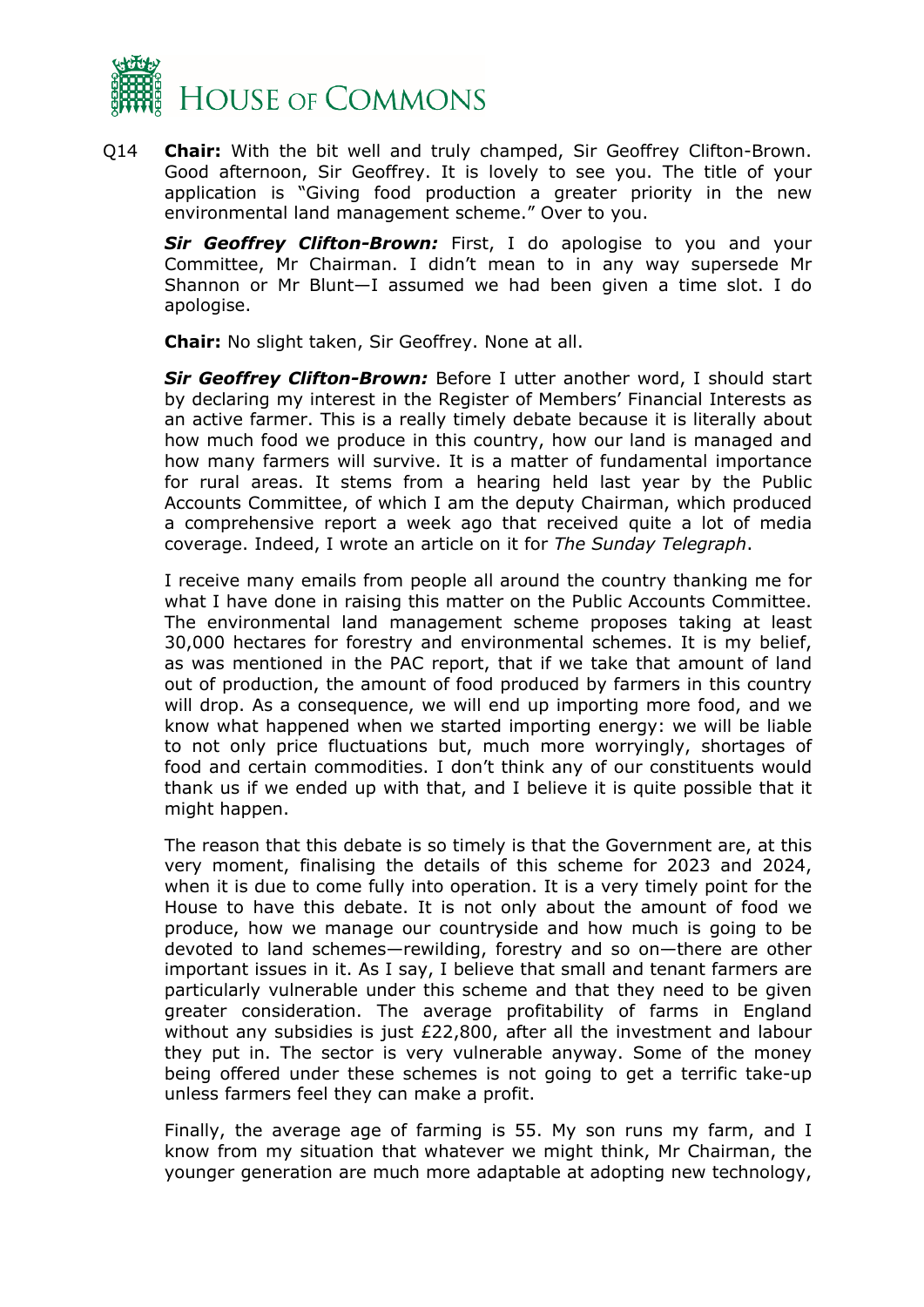

and therefore much more productive than the older generation—such as myself—because they are adopting this new technology more readily.

All in all, I think it is a very timely debate, and I hope the Committee will consider this request worthwhile. I have currently got an application with 11 Members on it—slightly updated from the original application I gave you—including the Chairman of the Environment Food and Rural Affairs Committee, Neil Parish.

*Philip Dunne:* As Chairman of another Select Committee—the Environmental Audit Committee—I also support this application, and not only for the reasons mentioned by Sir Geoffrey. I should declare that I am a farmer as well, as is known in the Register of Members' Financial Interests. Our Committee has done a lot of work on water quality—as you know, because you were helpful in granting us a statement last week. I think that the measures that farmers are going to have to take to reduce the causes of diffuse pollution from agriculture through water courses will need to be aligned with the potential support available through the ELMS, such as fencing off ground away from water courses so that livestock are not—frankly—defecating into rivers. That needs to be seen as a coherent whole, and I would like to make that point to Ministers on the Floor of the House.

*Richard Drax:* I must declare an interest, as per the Register of Members' Financial Interests, as a farmer myself. I have set up a farming organisation, and for the last 11 years in Dorset, every quarter we meet and discuss farming issues, so it is not just me saying this: this is a large part of the farming community in Dorset.

They are all unanimously concerned about the future, and the problem with ELMS and what the Government are trying to do is that at the moment, there is a gap between the basic payment that we all receive and ELMS. If the money continues to disappear without any clarity on where ELMS is going, this gap is getting bigger and bigger, and the small farmers—as you have heard Geoffrey say—are particularly vulnerable. They cannot hang on for long: the profits they make are tiny, and if Jeremy Clarkson has done anything in his life, he has certainly made people aware of how vulnerable farming is and the risks that it faces, because unlike any other business, we are entirely reliant on the weather.

Of course, the aim of these moneys we receive is to keep food cheap and make sure there is plenty of it. What the Government are doing, as Geoffrey has said, is endangering food production, and therefore food supply. In the event—let's face it, we are an island nation—of a strategic catastrophe, which is not beyond the realms of possibility, disease or war or whatever, we have to be able to produce our own food. Hitler did a pretty good job in trying to starve us, and I would have thought we should have learned a lesson that for food production in our country, selfsufficiency as much as we can is vital.

*Kevin Hollinrake:* Obviously, I concur with and endorse all the comments that have been made by my colleagues here, but just to put it on the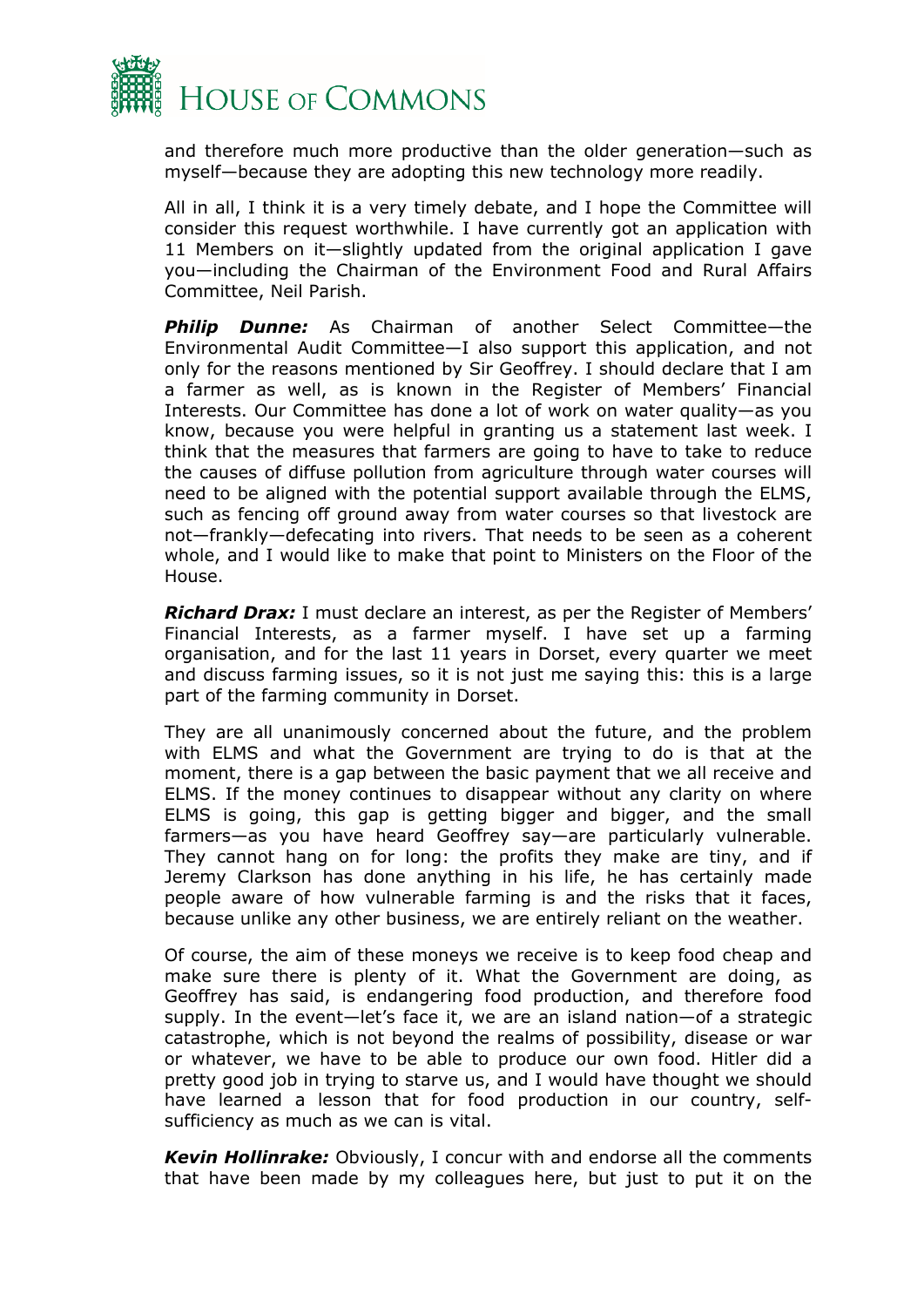

record, I am not a farmer, but my father was. Food production is not just under threat from ELMS: solar farms are basically occupying huge swathes of productive farmland around this country. I have got an application in my constituency near Malton. They particularly affect tenant farms, because the rewards are massively increased compared with farming to put land under solar farms, so we are going to see more and more of our productive agricultural land used for other purposes than producing food, which is a huge threat, as has been described by my colleagues.

*Sir Geoffrey Clifton-Brown:* Chairman, if I may, I think that Richard Holden would like to say something, if he is allowed to.

*Mr Holden:* Thank you, Mr Chairman. I just want to basically back up exactly what my colleagues have said. One other thing that has come from my constituency, in the more marginal land particularly—in the north Pennines—is a real concern around the shift towards planting trees and farms being taken over in that regard as well, squeezing it from all different angles with the lower payments and the gearing towards certain sectors. We know that the ELMS schemes have not been brought forwards fully yet. I know that is also a concern shared by some of my Welsh colleagues as well, who have seen some of that land turned over in recent years, and that essential food production side of things just seems to have been sidelined, which is why I am supporting Sir Geoffrey today.

*Sir Geoffrey Clifton-Brown:* Chair, I think that Jim Shannon from the DUP, who is now one of my supporters on the list, would like to say something.

*Jim Shannon:* Mr Chairman, I just want to support Geoffrey and all the other colleagues. I also declare an interest as a farmer in Northern Ireland: I own the land. I do recognise that the rural community are concerned about the changes that are taking place, and it is really important that we bring all regions of the United Kingdom together on this issue, which I think we can do through the debate. As farmers, we love the land—the land is part of our blood—but at the same time, we want to leave it for the generation that comes after, so for us, I think that is what this issue is, to leave it right for a family. Geoffrey mentioned a son, who he says can farm better than him. I do not believe that for one second, by the way, but I think it does illustrate the importance that the land has to us personally, and that it has for our sons and daughters who come after.

**Chair:** Sir Geoffrey, you have just played the trump card, bringing in the Committee's season ticket holder in terms of applications.

*Sir Geoffrey Clifton-Brown:* I saved the best until last.

**Chair:** I cannot remember if we have ever refused one of Jim's applications, much to the chagrin of people in other parts of this House, but there we go.

Q15 **Bob Blackman:** Briefly, Sir Geoffrey, while you may have provided extra names, at the moment, it is all Conservative names on your application.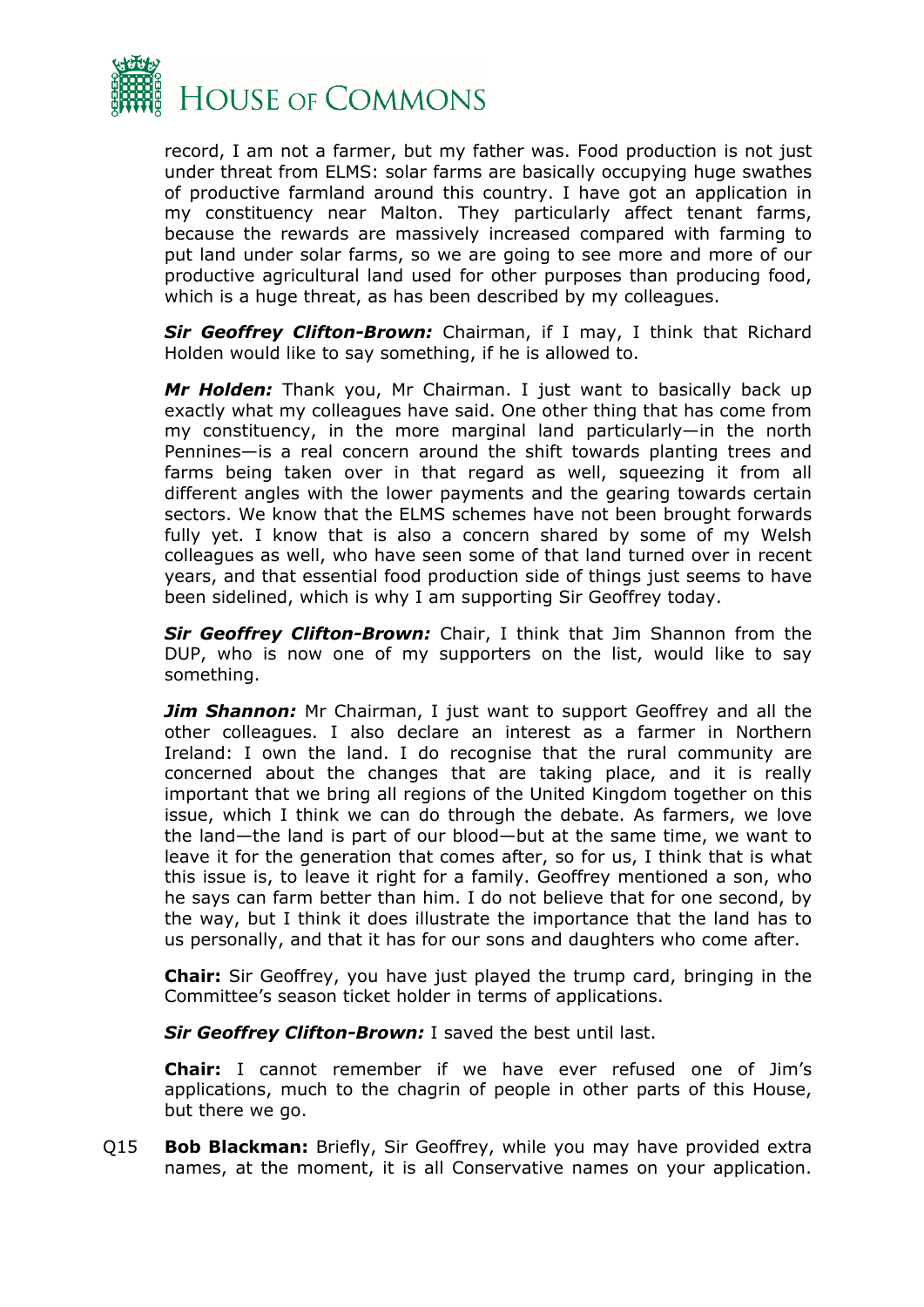

Obviously, we want to see a debate with reasonable balance between the different parties. Have you added any Opposition names, other than the DUP—who I do not regard as the Opposition anyway, by the way?

*Sir Geoffrey Clifton-Brown:* I have not at the moment. However, I was aware that you might well say that, and if you are favourably disposed towards giving us a debate on this subject, I will undoubtedly be able to go away and find some Opposition Members.

Q16 **Bob Blackman:** That leads me on to the second point I wanted to ask you about: you have put in your application that you basically want a 90 minute debate whenever you can get it. We have a potential slot on Tuesday 1 February; I presume that EFRA will be the answering Department. Were you to furnish us with a list of extra names, would you want the slot on 1 February, which might well be the first one you can get?

*Sir Geoffrey Clifton-Brown:* I think that would be a very satisfactory outcome. I would undertake to use all my energies next week to furnish the Committee with some Opposition names.

- Q17 **Chair:** You do not have to wait until next week. The application is in—it is live—and can be added to at any time. If you can get names secured, please add them and we will take that onboard when we meet next week and make that determination. Thank you very much indeed.
- <span id="page-8-0"></span>**Bob Blackman** made representations.
- Q18 **Chair:** Next we welcome Bob "Two Name Tags" Blackman to address the Committee. The title of the application is "UK-India Trade Negotiations".

*Bob Blackman:* Thank you. I declare my interest as co-chairman of the Indo-British all-party parliamentary group. I make this application for two reasons. First, the trade deal started negotiations last Thursday and negotiations between the UK and India are going to go on for some time. Trade between our two great countries was worth £23 billion in 2019, and we have agreed to double that by 2030. This is clearly a very significant deal. Other people have been trying to do a trade deal with India for a very long time: the EU has tried since 1997 and not got anywhere and America has put a trade deal with India back on the backburner. This is not an easy trade deal to do.

It is important that we, as Backbenchers, get some input into what we want to achieve from the trade deal. At the moment, the Government have not put out a document, although there was an all-MPs circular detailing that the talks had launched. However, it did not set out the aims and objectives. It is important for MPs to have an input into those opportunities.

There are severe restrictions on exports. If I were to take the Scottish view, for example, at the moment exporting Scotch whisky to India incurs a tariff of 150%. That is an enormous burden on one of our biggest exports to India. We could go through the other elements of opening up Indian commerce to UK involvement.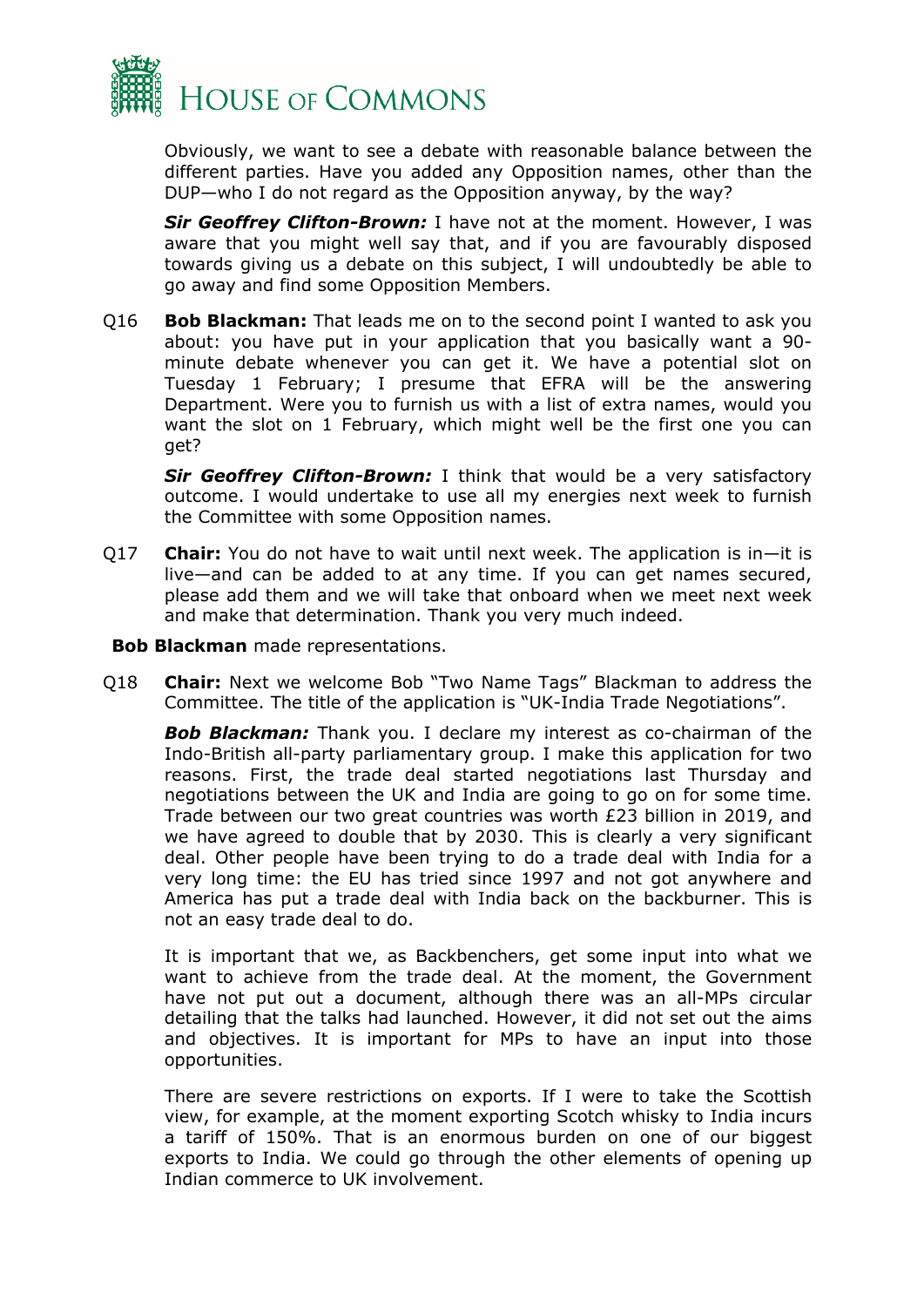

The second reason why I want to have this debate is that I raised this issue at business questions, and I was bounced back to this Committee—I do not think there is any prospect of there being a debate during Government time. I have put a divisible motion, which I do not think will be offensive to anyone, down for a debate in the Chamber. I think that because this trade deal is so significant a debate should be held in the Chamber. Since I started completing the application on Friday morning, I have managed to gain eight names on the list and people are trickling in, having been invited.

I would ask you to add this application to the list. I will continue encouraging people to submit their names, particularly from the Opposition parties. Patricia, could you lean on your colleagues in the SNP to speak in this debate, as there will be a huge advantage to Scotland in getting a suitable deal? That would be very helpful. I rest my case.

Q19 **Chair:** Any questions, colleagues? Sorry, when did you say you would like to try to get this in, Bob?

**Bob Blackman:** I don't mind. I do not want to try to influence the Committee on when such a debate takes place, but the earlier the better so that Back Benchers can have a say about what we are saying over in New Delhi.

Q20 **Chair:** You used Scotch whisky as an example and you said it had a 150% tariff. Is that 150% on duty paid or duty unpaid before it is exported? Is it cheaper than it is in this country?

**Bob Blackman:** No, no, it is very expensive in India. If you ever go to India, my strong advice is that when you arrive at the airport, you go through duty free and buy some bottles of whisky, because as an individual you can take them in for your own consumption, rather than paying for whisky in a hotel.

Q21 **Chair:** Am I right in thinking, Patricia, that the duty on Scotch whisky and spirit production is about 80% of the retail cost?

*Patricia Gibson:* I think so.

*Bob Blackman:* There is a brief, which I have not brought with me, from the Scotch Whisky Association, about the benefits that this trade deal could bring.

Q22 **Chair:** So the tariff that goes on is over and above the purchase tax?

**Bob Blackman:** It is. India produces its own whisky, which is a very good whisky but an impediment. In Indian high society Scotch whisky is a luxury that they show off about, frankly, when they bring Scotch whisky into the country.

**Patricia Gibson:** Is this an example of protectionism by India?

**Bob Blackman:** It is. One of the problems about India is that they are very keen on trade deals that enable their economy to continue to grow. One of the things you have to commit to is making things in India, as well